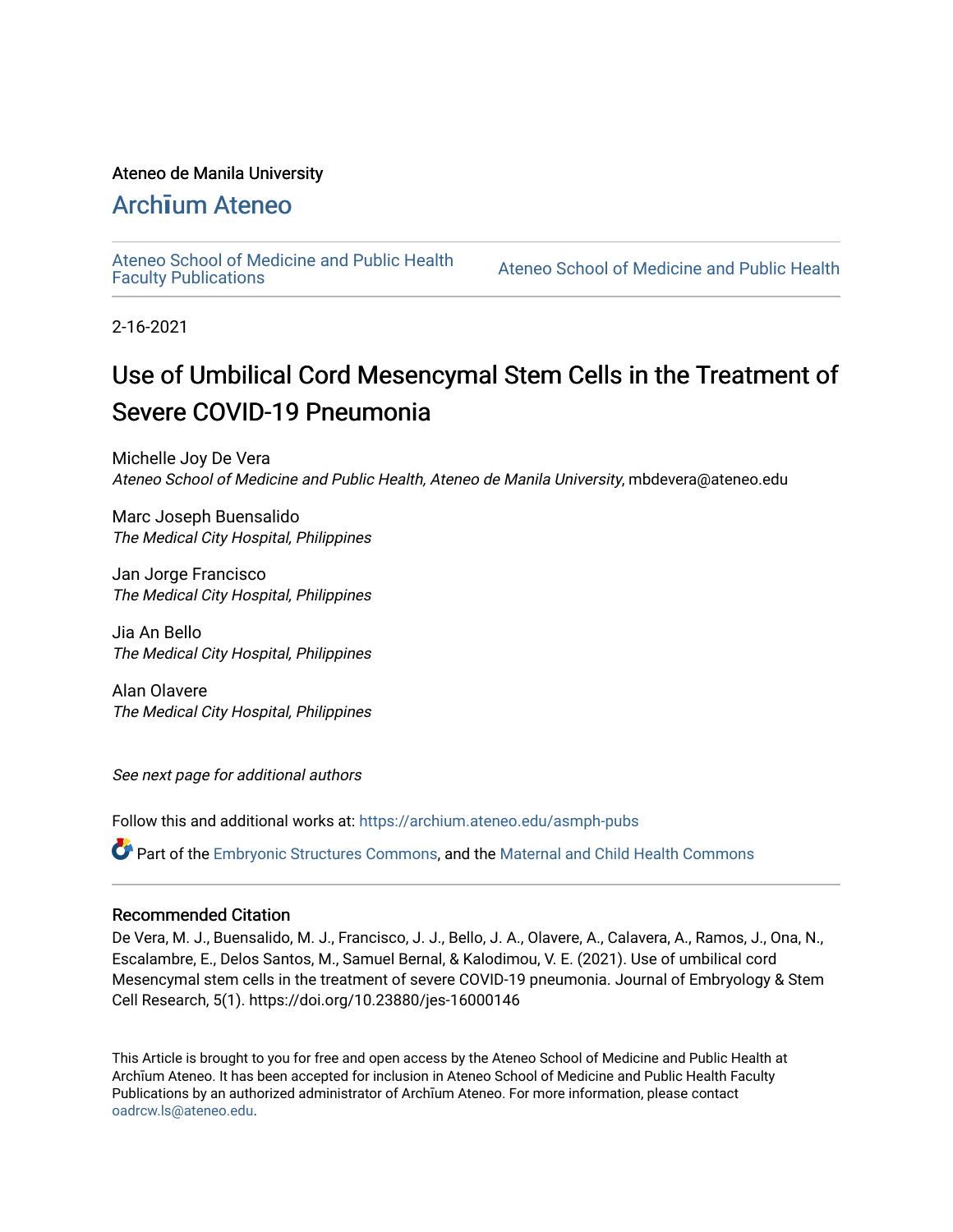#### Authors

Michelle Joy De Vera, Marc Joseph Buensalido, Jan Jorge Francisco, Jia An Bello, Alan Olavere, Alma Calavera, Josephine Ramos, Norma Ona, Eyreka Escalambre, Marvin Delos Santos, Samuel Bernal, and Vasiliki E. Kalodimou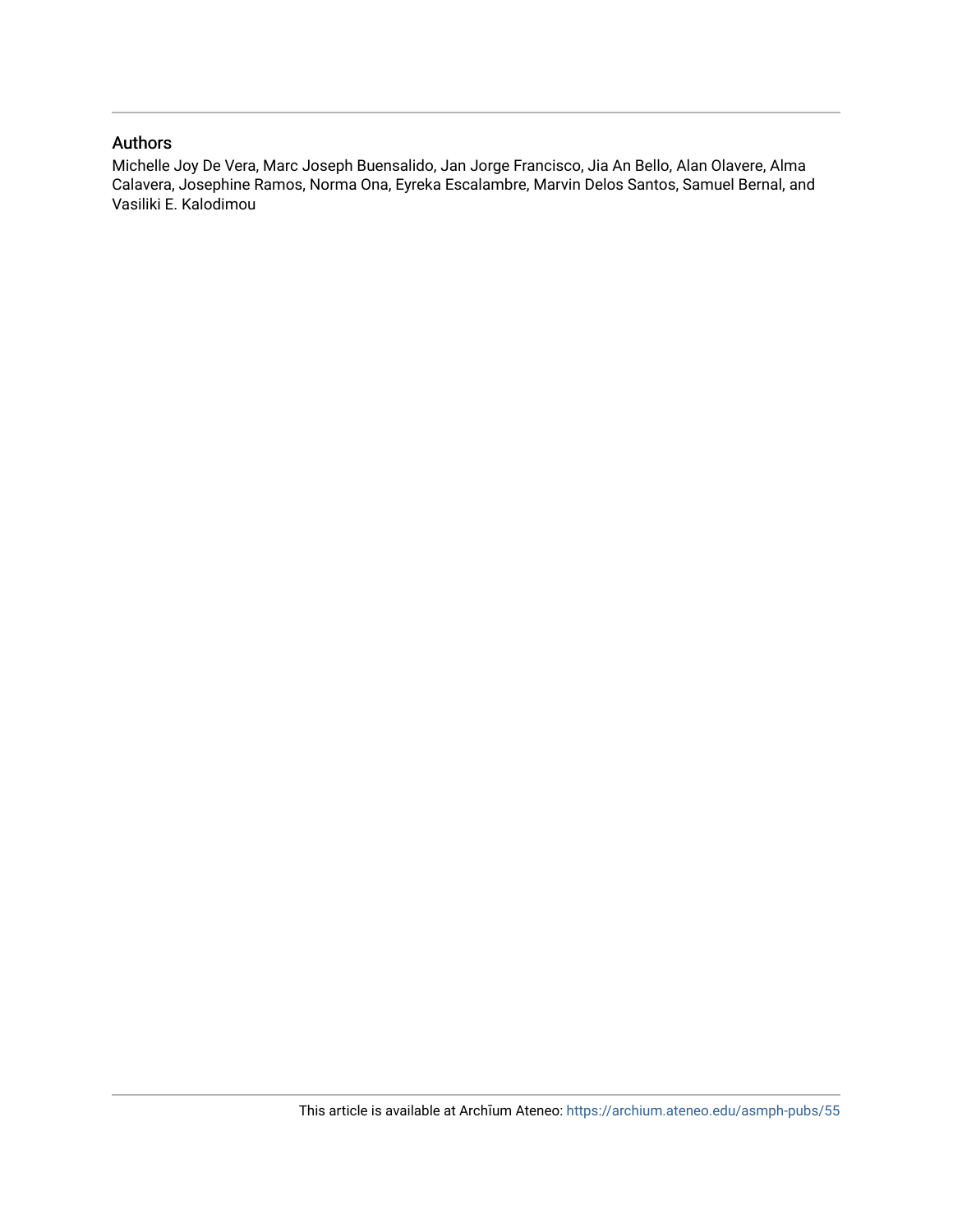

# **Use of Umbilical Cord Mesencymal Stem Cells in the Treatment of Severe COVID-19 Pneumonia**

Michelle Joy De Vera<sup>1,2</sup>, Marc Joseph Buensalido<sup>1</sup>, Jan Jorge Francisco<sup>1</sup>, Jia An Bello<sup>1</sup>, Alan Olavere<sup>1</sup>, Alma Calavera<sup>1</sup>, Josephine Ramos<sup>1</sup>, Norma Ona<sup>1</sup>, **Eyreka Escalambre3, Marvin Delos Santos3, Samuel Bernal1,3 and Vasiliki E Kalodimou4\*** 

**Research Article Volume 5 Issue 1 Received Date:** January 07, 2021 **Published Date:** February 16, 2021 [DOI: 10.23880/jes-16000146](https://doi.org/10.23880/jes-16000146)

 The Medical City, Pasig City, Philippines Ateneo de Manila School of Medicine and Public Health, Philippines Globetek Science Foundation, Makati, Philippines MCV CytoMed International Limited, Cyprus & National Hellenic Research Foundation (Ε.Ι.Ε), Greece

**\*Corresponding author:** Vasiliki E Kalodimou, MCV CytoMed International Limited, Cyprus & National Hellenic Research Foundation (Ε.Ι.Ε), Greece, Email: kalodimou@yahoo.gr

#### **Abstract**

A proposed mechanism of severe Corona virus Disease-2019 (COVID-19) is a deregulated innate immune response to an infection with SARS-CoV-2 resulting in cytokine release syndrome (CRS). Mesencymal stem cells (MSC) have been shown to have immunomodulatory effects and may attenuate the CRS. We present 11 cases of severe COVID-19 pneumonia treated with umbilical cord-derived, non-HLA matched MSC administered as four separate intravenous doses, 5×105 cells/kg. Clinical symptoms, measurements of inflammatory mediators and cytokines (IL6, IL10, IFN-γ, TNF-α), and radiological results were recorded for each patient. Although there were large variations in baseline cytokine pattern elevation, all cytokine levels decreased in all patients after the 4 infusions of UC-MSC, albeit in different magnitudes. Seven patients eventually improved in terms of need for supplemental oxygen and/or mechanical ventilation, clinical symptoms, resolution of pneumonia on imaging, and were discharged. Three patients expired, 1 of whom expired before completing the full course of therapy. This limited series of patients showed that UC-MSC therapy down regulates the cytokine storm and may improve clinical status in patients hospitalized with severe COVID-19 pneumonia without any infusion related reaction.

**Keywords:** Umbilical Cord Mesencymal; Cytokine; COVID-19; Etiologies

#### **Introduction**

Worldwide more than 49 million individuals have been infected with severe acute respiratory syndrome corona virus 2 (SARS-CoV-2), the corona virus causing COVID-19. From the World Health Organization, as of November 6, 2020, a little over 1.2 million deaths have been reported globally [1] and yet to date, there are no current specific drugs or vaccines available to cure patients with COVID-19 infection. Hence, there is a large unmet need for a safe and effective treatment for COVID-19 infected patients, especially the severe cases.

Severe COVID-19 infection may be accompanied by an aggressive inflammatory response with rapid release of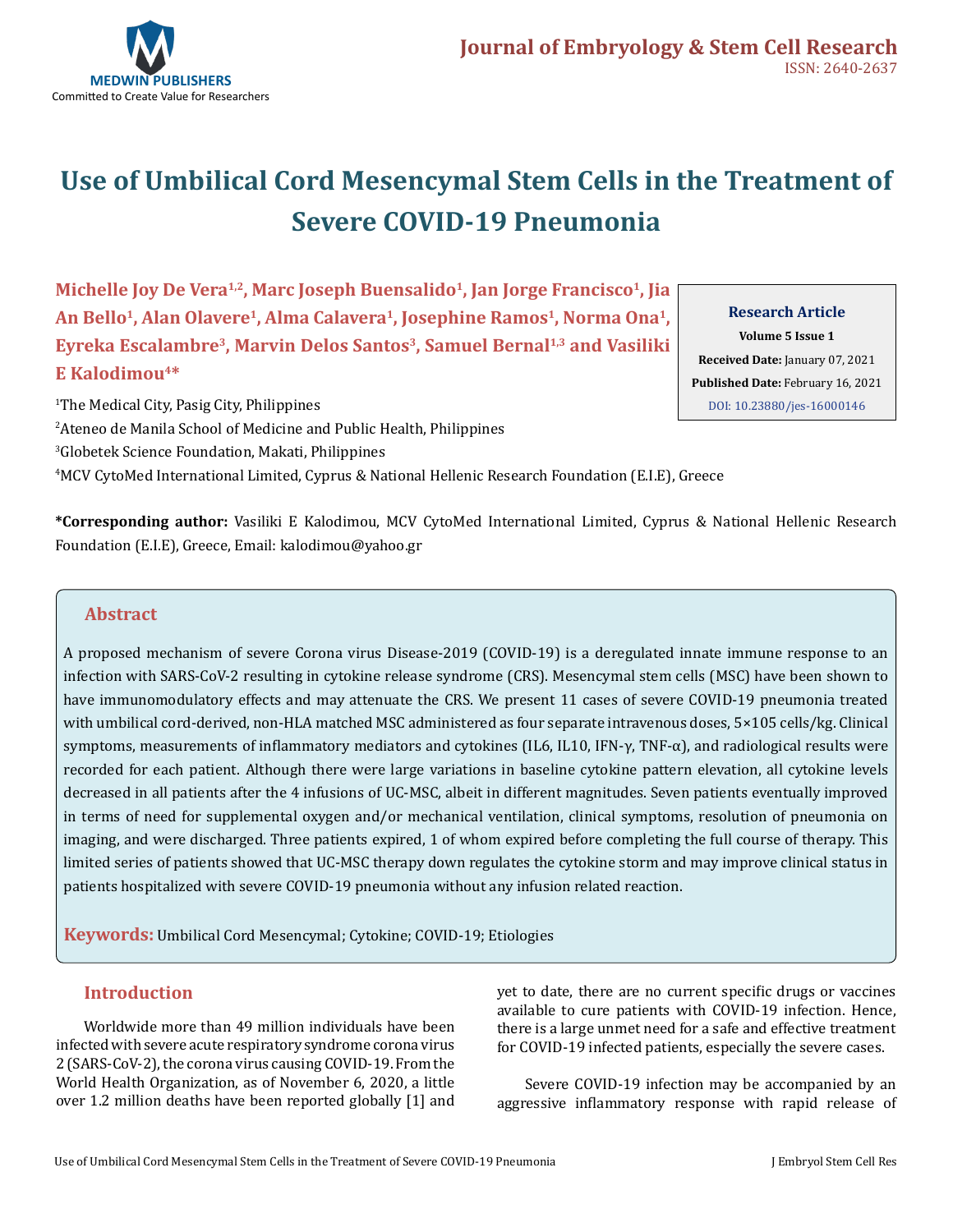large amounts of pro-inflammatory cytokines described as a "cytokine storm" [2-4]. This cytokine storm is marked by a sudden increase in circulating levels of pro-inflammatory cytokines, particularly IL-6, TNF-α, interferon-γ and G-CSF, MCP-1, MIP1A, IP10, IL-18, and IL-1. In turn, this cytokine release results in an acute influx of various immune cells including neutrophils, macrophages and T cells from the circulations into the tissue sites of infection [5,6]. This leads to a severe inflammatory process with impairment of the endothelial cell-cell interactions, disruption of vascular barriers, capillary damage and leakage, diffuse alveolar destruction, and acute lung injury that results in a severe form of ARDS, leading to low oxygen saturation levels [7,8]. Left unchecked, this cascade of inflammatory reactions results in multi-organ failure and death [9].

Mesenchymal stem cell (MSC)-based therapies have attracted much attention because of their powerful selfrenewal capability and pluripotency [10,11]. One of the main functions of MSC is immune regulation, which can alleviate the inflammatory response in the body through immunosuppression [12-14]. MSC can inhibit the abnormal activation of T lymphocytes and macrophages, and induce their differentiation into regulatory T cell subsets and antiinflammatory macrophages, respectively. It can also inhibit the secretion of pro-inflammatory cytokines, such as, IL-1, TNF-α, IL-6, IL-12, and IFN-γ, thereby reducing the occurrence of cytokine storms [15,16]. Safety and effectiveness have been documented in many clinical trials using MSC [17] especially those dealing with immune-mediated inflammatory diseases including acute lung injury/acute respiratory distress syndrome (ARDS) [18,19] associated with pro-inflammatory cytokine release similar to that of COVID-19. Furthermore, MSC-based therapies demonstrated promising effects in the experimental treatment of ARDS via inhibition of alveolar collapse and cell apoptosis in lung tissue, increased alveolar fluid clearance, regulation of pulmonary vascular endothelial permeability, and regeneration and repair of damaged lung tissues [20-22]. Those functions of MSC are expected to make it an effective method for the treatment of COVID-19. Recently, umbilical cord MSC were reported to be effective in the treatment of severe COVID-19 patients [2,23].

Here, we report the use of umbilical cord MSC (UC-MSC) in patients with severe COVID-19, describing their clinical course, laboratory findings and response to UC-MSC treatment.

#### **Materials and Methods**

This case series was on 11 patients with COVID-19 infected pneumonia given UC-MSC treatment at The Medical City Hospital, Manila, Philippines from April 2020 to September 2020. All enrolled patients were confirmed

by the real-time reverse transcription polymerase chain reaction (RTPCR) assay of HCoV-19 RNA done at The Medical City Hospital. Criteria for eligibility included age of 18 years and older, clinical findings consistent with severe COVID-19 defined by Clinical classification of COVID-19 released by the National Commission of China [24] and clinical diagnosis of cytokine storm/cytokine response syndrome Grade 2 or higher (ASTCT, CTCAE, or Lee criteria) [25]. We excluded patients who had known allergies to stem cell preparations and their components, had expected death within 48 hours, were diagnosed with HIV and active malignancy, and who were pregnant. Informed consents were secured from the patients and the treatment was approved by The Medical City Hospital Ethics Subcommittee on Cellular Therapy.

The source of MSC were isolated from human umbilical cord Wharton's Jelly, minced into tiny fragments and digested with collagenase and trypsin. UC-MSC were expanded in vitro and characterized by flow cytometry and confocal microscopy, with the ISCT-recommended cell surface marker expression of CD105, CD73 and CD90, and lack of CD34, CD45, CD14, CD11b, CD79a, CD19 and HLA-DR [26,27]. UC-MSC was screened for blood borne infectious agents such as HIV, hepatitis B and C, EBV, CMV and syphilis. Aliquots of MSC cells were also cultured to detect contamination by bacterial and fungal microorganisms. UC-MSC was not HLA-matched between donor and recipient.

UC-MSC was initially suspended in 100 ml D5LR before intravenous infusion. Dose was calculated at 0.5 x106 cells/ kg body weight per infusion and given on days 1, 3, 5 and 7, with duration of 40 minutes (40 drops/min).23 Patients were closely monitored during the entire time of infusion.

We observed the patients during their entire stay in the hospital after UC-MSC infusion. Clinical symptoms, laboratory tests including measurements of inflammatory mediators and cytokines (IL6, IL10, IFN- $\gamma$ , TNF- $\alpha$ ), and radiological results were recorded for each patient. Cytokine levels were measured by ELISA with each sample run in triplicate.

#### **Description of Cases**

We treated 11 patients with COVID-19 pneumonia with UC-MSC. The Median age was 58 years (range 37- 89). There were 8 males and 3 females. Table 1 shows the baseline characteristics, treatments and clinical outcomes of patients with COVID-19 treated with UC-MSC therapy. Two patients did not complete the 4 doses of MSC. One expired after the second dose, while the other patient developed arrhythmia after the second dose. Although it was unclear what the etiology of the arrhythmia was, the medical team decided to discontinue the remaining doses of MSC for this patient. In terms of other treatments given, the proportion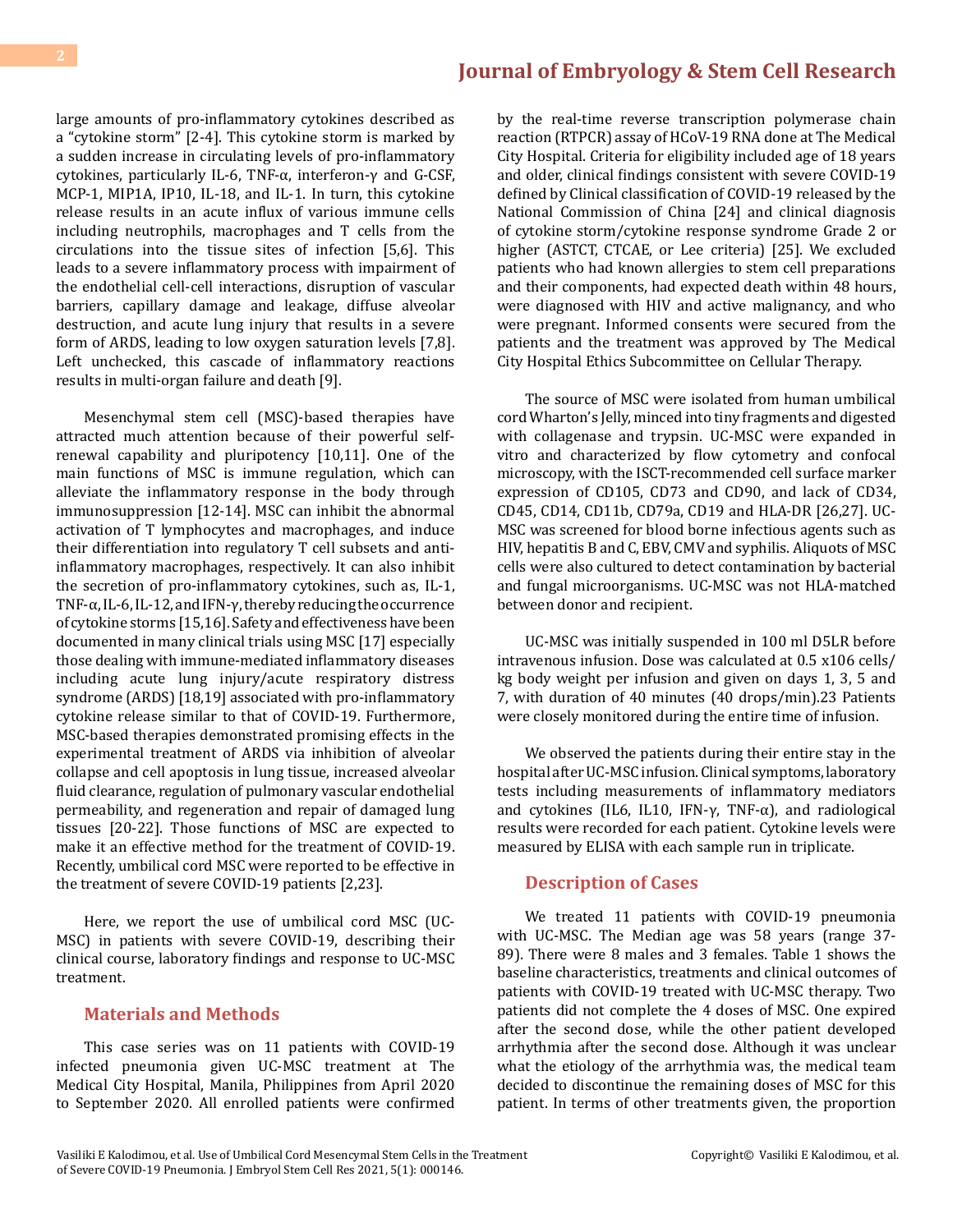of treatment with oxygen was the highest (100%), followed by dexamethasone (10/11 patients) and remdesivir (9/11 patients). All patients also received different kinds of antimicrobials depending on the decision of their medical team.

| <b>Patient</b>                     | $\mathbf{1}$                      | $\overline{c}$                             | 3                                     | $\overline{4}$                                                                               | 5                                                                 | 6                                                                         | $\overline{7}$                                        | 8                                                                                                                               | 9                                                                    | 10                                                                             | 11                                              |
|------------------------------------|-----------------------------------|--------------------------------------------|---------------------------------------|----------------------------------------------------------------------------------------------|-------------------------------------------------------------------|---------------------------------------------------------------------------|-------------------------------------------------------|---------------------------------------------------------------------------------------------------------------------------------|----------------------------------------------------------------------|--------------------------------------------------------------------------------|-------------------------------------------------|
| Age                                | 57                                | 49                                         | 37                                    | 70                                                                                           | 64                                                                | 70                                                                        | 52                                                    | 58                                                                                                                              | 58                                                                   | 64                                                                             | 89                                              |
| <b>Sex</b>                         | M                                 | F                                          | M                                     | M                                                                                            | F                                                                 | M                                                                         | M                                                     | M                                                                                                                               | M                                                                    | M                                                                              | F                                               |
| Co-<br>morbidities                 | Dys-<br>lipidemia,<br><b>BPH</b>  | Myasthenia<br>gravis,<br>hyper-<br>tension | Type 2 DM                             | Type 2 DM;<br>Renal Cell<br>Carcinoma<br>(S/P)<br>Nephrec-<br>tomy, Right)                   | Type 2<br>DM, Non<br>Obstructing<br>Coronary<br>Artery<br>Disease | Type 2<br>DM, Dys-<br>lipidemia,<br>History of<br>Renal Cell<br>CA (2005) | Essential<br>Thrombo-<br>cytosis<br>Hyper-<br>tension | None                                                                                                                            | None                                                                 | Hyper-<br>tension<br>COPD                                                      | None                                            |
| <b>Treatments given</b>            |                                   |                                            |                                       |                                                                                              |                                                                   |                                                                           |                                                       |                                                                                                                                 |                                                                      |                                                                                |                                                 |
| 1. Oxygen                          | High flow 02                      | Mechanical<br>ventilation<br>$4th$ HD      | High flow<br>02                       | Mechanical<br>ventilation<br>4 <sup>th</sup> HD then<br>BIPAP by<br>25 <sup>th</sup> HD      | cannula                                                           | 02 by nasal $\vert$ 02 by nasal<br>cannula                                | 02 by nasal<br>cannula                                | Mechanical<br>ventilation<br>1 <sup>st</sup> HD                                                                                 | 02 by nasal<br>cannula                                               | Mechanical<br>ventilation<br>$15th$ HD                                         | Mechanical<br>ventilation<br>1 <sup>st</sup> HD |
| 2. Anti-<br>virals:<br>Remde-sivir | No                                | Yes                                        | Yes                                   | Yes                                                                                          | No                                                                | Yes                                                                       | Yes                                                   | Yes                                                                                                                             | Yes                                                                  | Yes                                                                            | Yes                                             |
| 3. Anti-<br>microbials             |                                   |                                            | Meropenem   Ceftriaxone   Ceftriaxone | Ceftriaxone<br>Azithro-<br>mycin<br>Piperacillin-<br>tazobactam<br>Meropenem<br>Levofloxacin | Azithro-<br>mycin                                                 | Meropenem                                                                 | Azithro-<br>mycin                                     | Piperacillin-<br>Tazobactam<br>Meropenem<br>Ceftazidime<br>Avibactam<br>Vancomycin<br>Levofloxacin<br>Ampicillin<br>Polymixin B | Piperacillin-<br>Tazobactam<br>Meropenem<br>Ceftazidime<br>Avibactam | Azithro-<br>mycin<br>Ceftriaxone<br>Piperacillin-<br>Tazobactam<br>Levofloxain | Piperacillin-<br>Tazobactam<br>Clindamycin      |
|                                    | Azithro-<br>mycin<br>Levofloxacin | Meropenem                                  | Piperacillin-                         | Cefixime<br>Tazobactam   Clindamycin                                                         | Piperacillin-<br>Tazobactam                                       | Ceftriaxone                                                               | Ceftriaxone                                           | Fluconazole<br>Anidula-<br>fungin<br>Amikacin<br>Tigecycline                                                                    | Vancomycin<br>Levofloxacin<br>Ampicillin<br>Polymixin B              | Meropenem<br>Amikacin<br>Fluconazole<br>Cotri-<br>moxazole                     | Vancomycin<br>Meropenem                         |
|                                    | Aztreonam                         | Fluconazole                                |                                       |                                                                                              |                                                                   | Piperacillin-<br>tazobactam                                               |                                                       |                                                                                                                                 |                                                                      |                                                                                |                                                 |
| 4. Steroids                        |                                   | Yes                                        | Yes                                   | Yes                                                                                          | Yes                                                               | Yes                                                                       | Yes                                                   | Yes                                                                                                                             | Yes                                                                  | Yes                                                                            | Yes                                             |
| dexame-<br>thasone                 | No                                | 10 days                                    | 5 days                                | 10 days                                                                                      | 10 days                                                           | 10 days                                                                   | 10 days                                               | 10 days                                                                                                                         | 10 days                                                              | 10 days                                                                        | 10 days                                         |
| 5. Hydroxy-<br>chloroquine         | Yes                               | No                                         | No                                    | No                                                                                           | No                                                                | No                                                                        | No                                                    | No                                                                                                                              | No                                                                   | No                                                                             | No                                              |
| 6. CRRT                            | No                                | $\rm No$                                   | No                                    | No                                                                                           | No                                                                | No                                                                        | No                                                    | Yes                                                                                                                             | Yes                                                                  | No                                                                             | Yes                                             |
| 7. Others                          |                                   | IVIG                                       |                                       |                                                                                              |                                                                   |                                                                           |                                                       |                                                                                                                                 |                                                                      |                                                                                |                                                 |
| <b>UC-MSC</b>                      |                                   |                                            |                                       |                                                                                              |                                                                   |                                                                           |                                                       |                                                                                                                                 |                                                                      |                                                                                |                                                 |
| Timing                             | $6^{\rm th}$ HD                   | 6 <sup>th</sup> HD                         | $5^{\rm th}$ HD                       | $31^{\rm st}\,{\rm HD}$                                                                      | 1 <sup>st</sup> HD                                                | $8^{\rm th}$ HD                                                           | $3^{\rm rd}$ HD                                       | $4th$ HD                                                                                                                        | 2 <sup>nd</sup> HD                                                   | 9 <sup>th</sup> HD                                                             | 2 <sup>nd</sup> HD                              |
| Doses given                        | $\overline{4}$                    | $\overline{4}$                             | $\overline{4}$                        | $\boldsymbol{4}$                                                                             | $\overline{4}$                                                    | $\overline{2}$<br><b>Chest x-ray findings</b>                             | $\overline{4}$                                        | $\overline{4}$                                                                                                                  | $\overline{4}$                                                       | 2                                                                              | $\overline{4}$                                  |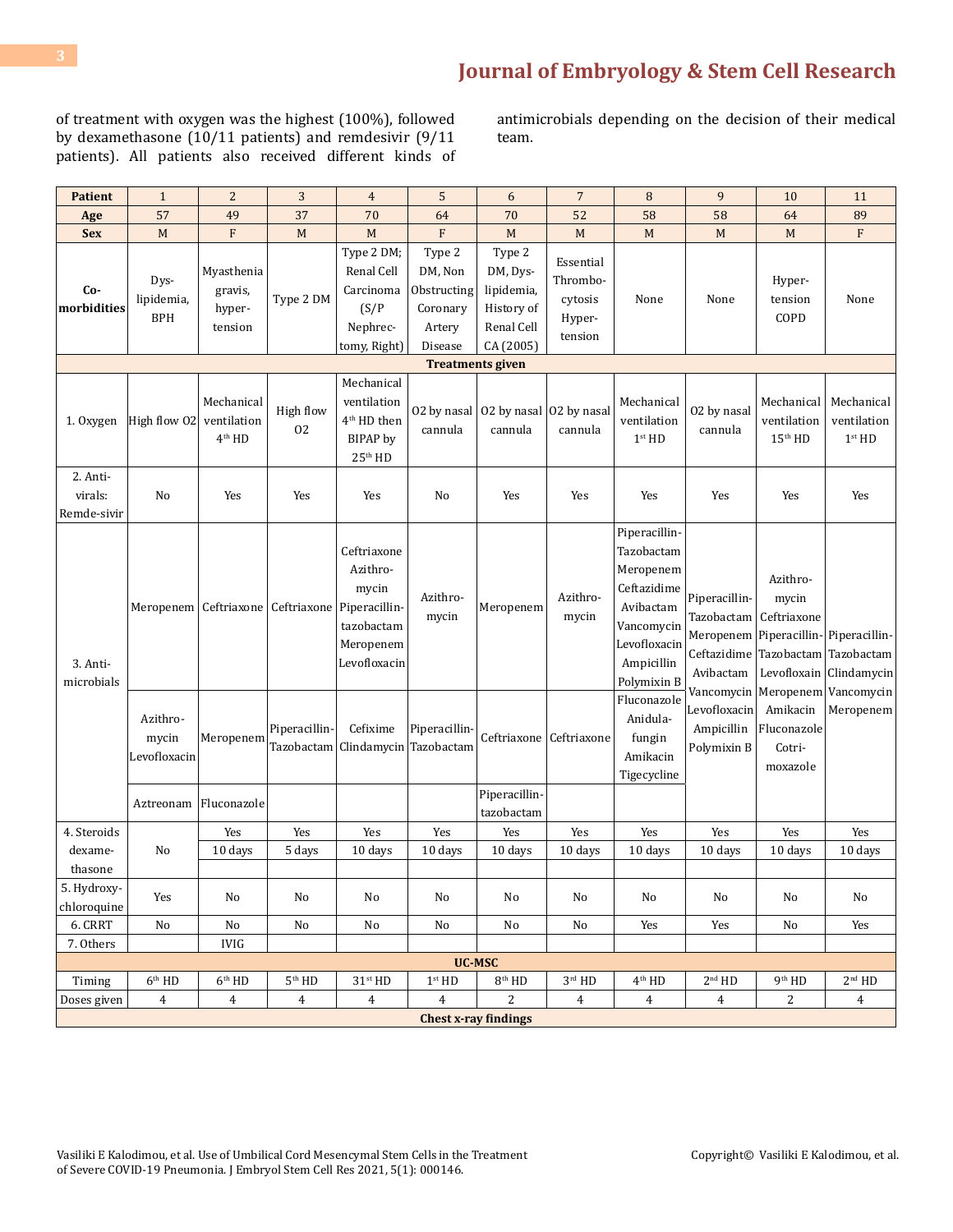| Pre-MSC                                  | New onset<br>pneumonia,<br>bilateral | Consider<br>bilateral<br>pneumonia                                                                                     | Pneumonia,<br>bilateral,<br>with interval<br>increase | Pneumonia.<br>bilateral | <b>Bilateral</b><br>pneumonia                     | bilateral<br>infiltrates             | Consider<br>pneumonia,<br>left                                                           | Consider<br>pulmonary<br>edema with<br>interval<br>regression<br>in the RIGHT<br>and interval<br>progression<br>in the LEFT. | Consider<br>interval<br>develop-<br>ment of<br>bibasal<br>pneumonia | <b>Bilateral</b><br>pneumonia         | Consider<br>bilateral<br>pneumonia   |
|------------------------------------------|--------------------------------------|------------------------------------------------------------------------------------------------------------------------|-------------------------------------------------------|-------------------------|---------------------------------------------------|--------------------------------------|------------------------------------------------------------------------------------------|------------------------------------------------------------------------------------------------------------------------------|---------------------------------------------------------------------|---------------------------------------|--------------------------------------|
| Post-MSC                                 | Unchanged<br>bilateral<br>pneumonia  | Bilateral<br>pneumonia<br>with<br>consolida-<br>tion;<br>regressing<br>in the<br>right and<br>unchanged<br>in the left | Regressing<br>bilateral<br>pneumonia                  |                         | Resolving<br>pneumonia,<br>bilateral              | Regressing<br>bilateraL<br>pneumonia | Pneumonia,<br>bilateral,<br>with<br>decrease on<br>the left and<br>onset on the<br>right | Pneumonia,<br>bilateral,<br>with interval<br>regression                                                                      | No<br>significant<br>change in<br>the bilateral<br>pneumonia        | Regressing<br>pneumo-<br>thorax, left | Resolving<br>pneumonia,<br>bilateral |
| Pa $0$ <sub>2</sub> /Fi $0$ <sub>3</sub> |                                      |                                                                                                                        |                                                       |                         |                                                   |                                      |                                                                                          |                                                                                                                              |                                                                     |                                       |                                      |
| Pre-MSC                                  | 94                                   | 195.4                                                                                                                  | 121.25                                                | 125.58                  | 289                                               | 105                                  | 427                                                                                      | 234                                                                                                                          | 125                                                                 | 97.5                                  | 227.2                                |
| Post-MSC                                 | 308.75                               | 166.2                                                                                                                  | ND                                                    | ND                      | 465                                               | <b>ND</b>                            | <b>ND</b>                                                                                | 252                                                                                                                          | 178.8                                                               | 54                                    | 214                                  |
| <b>Inflammatory markers</b>              |                                      |                                                                                                                        |                                                       |                         |                                                   |                                      |                                                                                          |                                                                                                                              |                                                                     |                                       |                                      |
|                                          |                                      |                                                                                                                        |                                                       |                         | 1. CRP                                            |                                      |                                                                                          |                                                                                                                              |                                                                     |                                       |                                      |
| Pre-MSC                                  | 66.73                                | 336                                                                                                                    | 270                                                   | 85.94                   | 1.47                                              | 94.95                                | 41.37                                                                                    | 251.7                                                                                                                        | 66.5                                                                | 381                                   | 57.21                                |
| Post-MSC                                 | 2.07                                 | 119.3                                                                                                                  | 4.9                                                   | ND                      | 0.47                                              | <b>ND</b>                            | 2.23                                                                                     | 109.5                                                                                                                        | 12.64                                                               | 53.51                                 | 46.59                                |
|                                          |                                      |                                                                                                                        |                                                       |                         | 2. Ferritin                                       |                                      |                                                                                          |                                                                                                                              |                                                                     |                                       |                                      |
| Pre-MSC                                  | 3770                                 | 864                                                                                                                    | 3079                                                  | 2310                    | 3102                                              | 845                                  | 1090                                                                                     | 1380                                                                                                                         | 3970                                                                | 1400                                  | 1350                                 |
| Post-MSC                                 | 789                                  | 776                                                                                                                    | 979                                                   | ND                      | 773                                               | <b>ND</b>                            | 718                                                                                      | 22000                                                                                                                        | 1500                                                                | 867                                   | 388                                  |
|                                          |                                      |                                                                                                                        |                                                       |                         | 3. D Dimer                                        |                                      |                                                                                          |                                                                                                                              |                                                                     |                                       |                                      |
| Pre-MSC                                  | 0.25                                 | 1.77                                                                                                                   | 0.14                                                  | ND                      | ND                                                | 2.37                                 | 0.19                                                                                     | 0.71                                                                                                                         | 0.46                                                                | 0.77                                  | 2.51                                 |
| Post-MSC                                 | 0.82                                 | 3.3                                                                                                                    | 0.59                                                  | <b>ND</b>               | <b>ND</b>                                         | <b>ND</b>                            | <b>ND</b>                                                                                | <b>ND</b>                                                                                                                    | ND                                                                  | 1.62                                  | <b>ND</b>                            |
| 4. LDH                                   | $\rm ND$                             |                                                                                                                        |                                                       |                         |                                                   |                                      |                                                                                          |                                                                                                                              |                                                                     |                                       |                                      |
| Pre-MSC                                  | 738                                  | 543                                                                                                                    | 381                                                   | 579                     | 451                                               | 1482                                 | 210                                                                                      | 468                                                                                                                          | 598                                                                 | 299                                   | 481                                  |
| Post-MSC                                 | 218                                  | 784                                                                                                                    | 193                                                   | <b>ND</b>               | 335                                               | <b>ND</b>                            | 207                                                                                      | 1379                                                                                                                         | 396                                                                 | 249                                   | 312                                  |
|                                          |                                      |                                                                                                                        |                                                       |                         | <b>Other Outcomes: Days from MSC infusion to:</b> |                                      |                                                                                          |                                                                                                                              |                                                                     |                                       |                                      |
| 1. Off mech<br>ventilation               | NA                                   | 34                                                                                                                     | $\rm NA$                                              | $_{\rm NA}$             | $_{\rm NA}$                                       | Expired                              | $\rm NA$                                                                                 | Expired                                                                                                                      | $\rm NA$                                                            | Still on<br>mechanical<br>ventilation | Expired                              |
| 2. Off oxygen                            | 14                                   | On 02 until<br>discharge                                                                                               | $\sqrt{ }$                                            | 9                       | 8                                                 | Expired                              | 6                                                                                        | Expired                                                                                                                      | 9                                                                   | NA                                    | Expired                              |
| 3. Improved<br>chest<br>imaging          | 16                                   | 11                                                                                                                     | 11                                                    | $\overline{7}$          | 9                                                 | Expired                              | 5                                                                                        | Expired                                                                                                                      | $\boldsymbol{7}$                                                    | NA                                    | $\overline{7}$                       |
| 4. Negative<br><b>COVID RT-</b><br>PCR   | 27                                   | Positive<br>until<br>discharge                                                                                         | 10                                                    | $\rm ND$                | 12                                                | Expired                              | 10                                                                                       | Expired                                                                                                                      | $\rm ND$                                                            | ND                                    | Expired                              |
| 5. Discharge                             | 23                                   | 49                                                                                                                     | 13                                                    | 13                      | 14                                                | Expired                              | 8                                                                                        | Expired                                                                                                                      | 13                                                                  | Still<br>admitted                     | Expired                              |
| Mortality                                | No                                   | No                                                                                                                     | $\rm No$                                              | No                      | $\rm No$                                          | Yes<br>$12^{th}$ HD                  | No                                                                                       | Yes<br>$51^{\rm st}\,{\rm HD}$                                                                                               | $\rm No$                                                            | No                                    | Yes<br>$23^{\rm rd}$ HD              |

**Table 1:** Patient Characteristics and Outcomes Measures.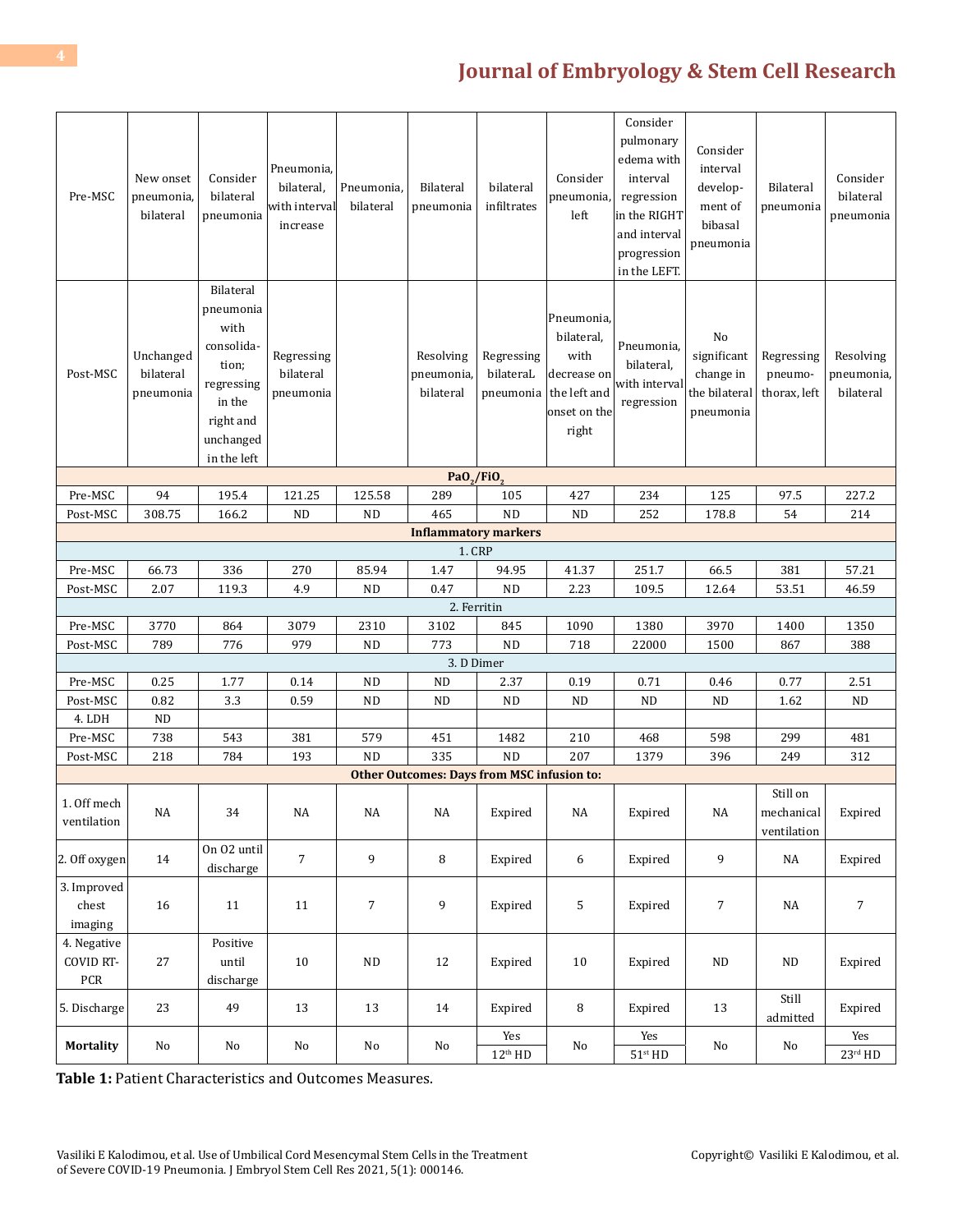Eight patients were not receiving invasive mechanical ventilation when US-MSC was administered; with 1 eventually needing mechanical ventilation and 1 expiring. Of the 3 patients who were already on mechanical ventilation before UC-MSC treatment, 2 eventually expired, while the third patient did not finish the complete course of treatment and is still admitted in the hospital.

Seven patients eventually improved in terms of need for supplemental oxygen and/or mechanical ventilation, clinical symptoms, resolution of pneumonia on imaging, and were discharged. C-reactive protein (CRP) and ferritin levels were the most consistent inflammatory markers measured for all the patients. In all patients, CRP decreased after UC-MSC treatment. Likewise for ferritin, except for 1 patient whose ferritin levels increased even more after UC-MSC.

This patient later expired. Three patients expired, 1 of whom expired before completing the full course of therapy.

Figure 1 shows cytokine levels measured pre- and post-UC-MSC treatment. We were not able to do cytokine measurements on the 2 patients who did not complete the full course of therapy. The specific cytokine that were mainly elevated in each patient were either IL-6 (5 patients) or IFN-γ (4 patients). Regardless, all cytokine levels decreased for all patients after the 4 infusions of UC-MSC, albeit in different magnitudes.

All patients who received the UC-MSC treatment had no adverse reactions such as rash, allergic reaction, or febrile reaction during or after infusion.



#### **Discussion**

MSC has a positive impact in its use in cytokine release syndromes (CRS) from various etiologies because it has been shown to suppress excessive immune system activation by reducing the release of inflammatory factors mediated by immunomodulation [28-32]. As CRS plays a prominent role in the pathophysiology of COVID-19, using MSC to attenuate

this syndrome makes it a promising candidate as a treatment of severe disease.

In this case series, we showed that although there were large variations in baseline cytokine pattern elevation all cytokines measured decreased rapidly after UC-MSC infusion. The extent of reduction of specific cytokines also differed, but in general, the higher the pre-MSC level of a specific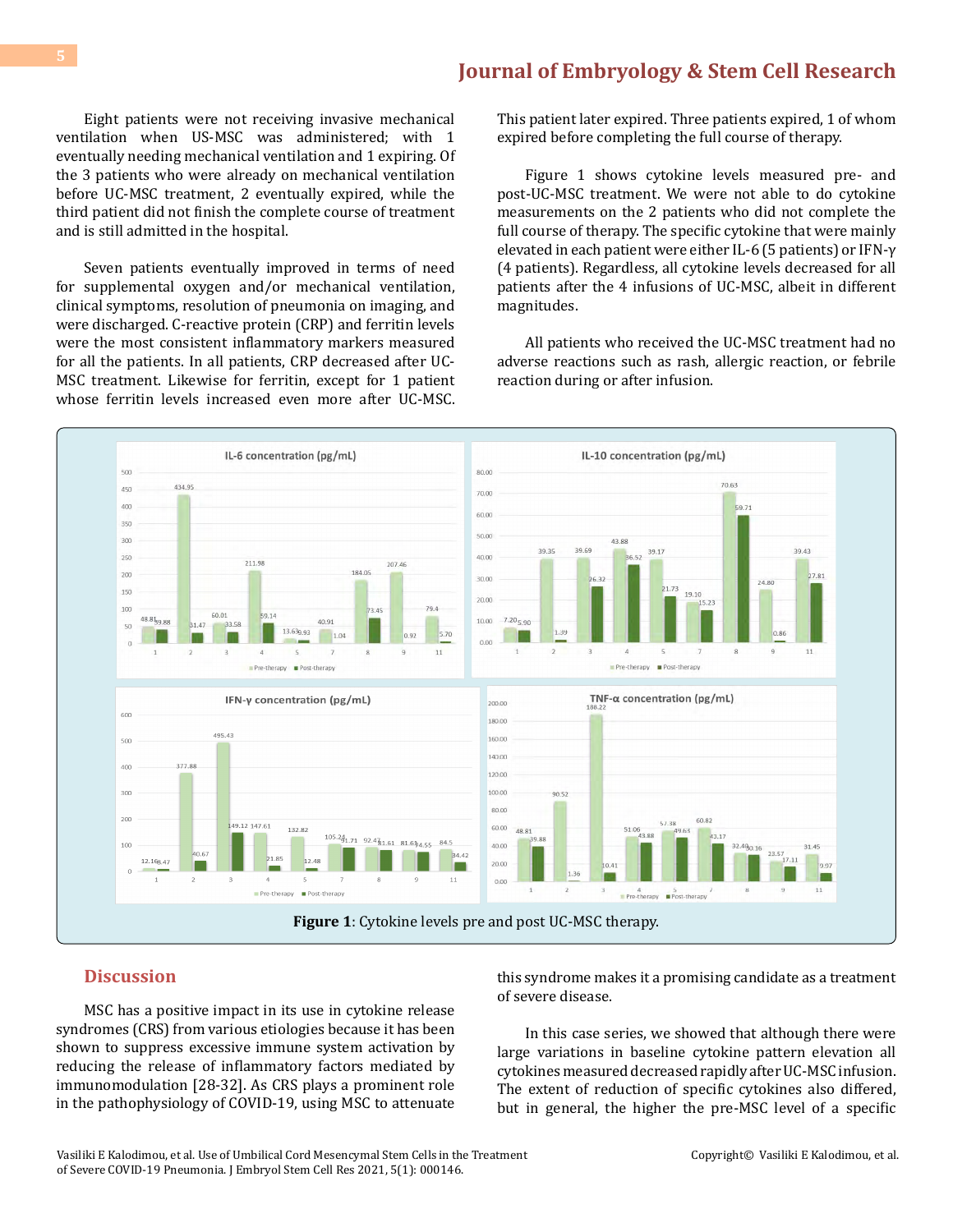cytokine, the greater the reduction of that cytokine; with reductions post-MSC treatment of up to > 90% compared to pre-MSC treatment levels in some patients. With this decrease in cytokine levels, there was likewise a decrease in other inflammatory markers, such as CRP and ferritin.

With the cytokine storm noted in patients with latestage COVID-19 infection typically implicated as the primary cause of death [33] recognition of inflammatory markers or other cytokine-directed treatments obviously have important implications for treatment selection. Tocilizumab, a recombinant monoclonal antibody against the IL-6 receptor, which has been shown to mitigate the CRS associated with chimeric antigen receptor (CAR) T-cell therapy, has been used as a potential therapy for the cytokine storm associated with severe COVID-19 pneumonia [34,35]. However, it is important to emphasize the difference in cytokine profiles of the patients. Our series clearly shows that cytokines other than IL-6, such as IFN-γ and TNF-α are also strongly associated with the inflammatory reaction and CRS in severe COVID-19 patients. Patients, in which case tocilizumab might not be expected to completely control the CRS in these patients. And so alternatives for dampening the overwhelming cytokine release are required, and the need for cytokine assays might be critical in personalized care and planning for future therapeutic options for COVID-19.

Similar to results from other centers, we also found that after UC-MSC infusions, there were no obvious side effects observed, indicating that the MSC were very well tolerated, even in severely ill patients.

As this is a case series, there are obvious limitations. We definitely cannot draw causal inferences because of inherent known and unknown confounders. The consequence of the decrease in cytokine levels to the clinical course of the patients is difficult to determine. The course of each patient was extremely varied. Although the majority of patients improved and were eventually discharged, the time for an individual patient to achieve these milestones were very different. We were unable to determine if there was an association on when and which cytokines decreased with the timing of clinical improvements for each patient. Even those patients who expired had marked decreases in the cytokine levels. We could also not observe a pattern in terms of effects on the timing on UC-MSC administration with noted decreases in cytokine levels, clinical improvement or mortality.

Our patients were a very heterogeneous group, especially in the other therapies that they received. Aside from MSC, these patients also received other off-label medications for COVID-19 pneumonia, such as antibiotics, remdesivir, dexamethasone, and hydroxychloroquine. Therefore, specific

contributions of each therapy to the clinical improvement of the patients would be difficult to ascertain. However, unlike these other agents, MSC has been shown to have an immunomodulatory effect which could directly attenuate CRS. The cytokine data seen in our patients is therefore crucial.

#### **Conclusion**

Our experience showed that UC-MSC therapy down regulates the cytokine storm and may improve the clinical status in patients hospitalized with severe COVID-19 pneumonia without any infusion related reaction. Other current multiple center, prospective trials that are ongoing will hopefully further elucidate the role of MSC in the treatment of COVID-19.

#### **References**

- 1. [WHO \(2020\) WHO Coronavirus Disease \(COVID-19\)](https://covid19.who.int/) [Dashboard.](https://covid19.who.int/)
- 2. [Liang B, Chen J, Li T, Haiying Wu, Wenjie Yang, et al.](https://pubmed.ncbi.nlm.nih.gov/32756149/)  [\(2020\) Clinical remission of a critically ill COVID-19](https://pubmed.ncbi.nlm.nih.gov/32756149/) [patient treated by human umbilical cord mesenchymal](https://pubmed.ncbi.nlm.nih.gov/32756149/)  [stem cells: A case report. Medicine \(Baltimore\) 99\(31\):](https://pubmed.ncbi.nlm.nih.gov/32756149/) [e21429.](https://pubmed.ncbi.nlm.nih.gov/32756149/)
- 3. [Cheung CY, Poon LL, Ng IH, Winsie Luk, Sin-Fun Sia, et al.](https://pubmed.ncbi.nlm.nih.gov/15919935/)  [\(2005\) Cytokine responses in severe acute respiratory](https://pubmed.ncbi.nlm.nih.gov/15919935/) [syndrome coronavirus-infected macrophages in vitro:](https://pubmed.ncbi.nlm.nih.gov/15919935/) [possible relevance to pathogenesis. J Virol 79\(12\): 7819-](https://pubmed.ncbi.nlm.nih.gov/15919935/) [7826.](https://pubmed.ncbi.nlm.nih.gov/15919935/)
- 4. [Yang K, Sheng Y, Huang C, Yang Jin, Nian Xiong, et al.](https://www.thelancet.com/action/showPdf?pii=S1470-2045%2820%2930310-7)  [\(2020\) Clinical characteristics, outcomes, and risk factors](https://www.thelancet.com/action/showPdf?pii=S1470-2045%2820%2930310-7) [for mortality in patients with cancer and COVID-19 in](https://www.thelancet.com/action/showPdf?pii=S1470-2045%2820%2930310-7)  [Hubei, China: a multicentre, retrospective, cohort study.](https://www.thelancet.com/action/showPdf?pii=S1470-2045%2820%2930310-7)  [Lancet Oncol 21\(7\): 904-913.](https://www.thelancet.com/action/showPdf?pii=S1470-2045%2820%2930310-7)
- 5. [Huang C, Wang Y, Li X, Lili Ren, Jianping Zhao, et al.](https://pubmed.ncbi.nlm.nih.gov/31986264/)  [\(2020\) Clinical features of patients infected with 2019](https://pubmed.ncbi.nlm.nih.gov/31986264/) [novel coronavirus in Wuhan, China. Lancet 395\(10223\):](https://pubmed.ncbi.nlm.nih.gov/31986264/) [497-506.](https://pubmed.ncbi.nlm.nih.gov/31986264/)
- 6. [Wang D, Hu B, Hu C, Fangfang Zhu, Xing Liu, et al. \(2020\)](https://pubmed.ncbi.nlm.nih.gov/32031570/) [Clinical Characteristics of 138 Hospitalized Patients](https://pubmed.ncbi.nlm.nih.gov/32031570/)  [With 2019 Novel Coronavirus-Infected Pneumonia in](https://pubmed.ncbi.nlm.nih.gov/32031570/) [Wuhan, China. JAMA 323\(11\):1061-1069.](https://pubmed.ncbi.nlm.nih.gov/32031570/)
- 7. [Chousterman BG, Swirski FK, Weber G \(2017\) Cytokine](https://pubmed.ncbi.nlm.nih.gov/28555385/)  [storm and sepsis disease pathogenesis. Semin](https://pubmed.ncbi.nlm.nih.gov/28555385/) [Immunopathol 39\(5\): 517-528.](https://pubmed.ncbi.nlm.nih.gov/28555385/)
- 8. [Shimabukuro-Vornhagen A, Gödel P, Subklewe M, Hans](https://pubmed.ncbi.nlm.nih.gov/29907163/) [Joachim Stemmler, Hans Anton Schlößer, et al. \(2018\)](https://pubmed.ncbi.nlm.nih.gov/29907163/)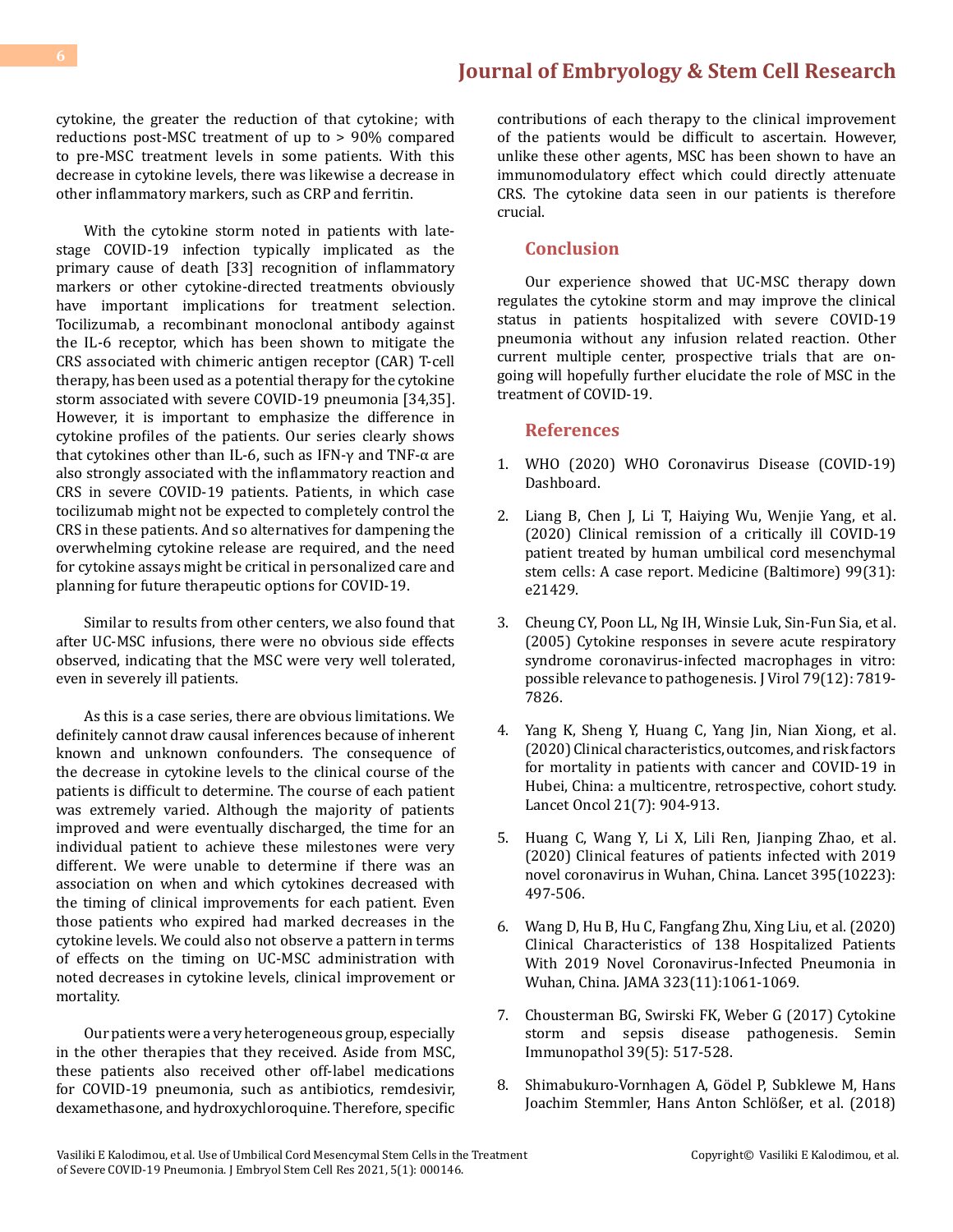[Cytokine release syndrome. J Immunother Cancer 6\(1\):](https://pubmed.ncbi.nlm.nih.gov/29907163/) [56.](https://pubmed.ncbi.nlm.nih.gov/29907163/)

- 9. [Xu X, Han M, Li T, Wei Sun, Dongsheng Wang, et al. \(2020\)](https://pubmed.ncbi.nlm.nih.gov/32350134/) [Effective treatment of severe COVID-19 patients with](https://pubmed.ncbi.nlm.nih.gov/32350134/) [tocilizumab. Proc Natl Acad Sci U S A 117\(20\): 10970-](https://pubmed.ncbi.nlm.nih.gov/32350134/) [10975.](https://pubmed.ncbi.nlm.nih.gov/32350134/)
- 10. [Han Y, Li X, Zhang Y, Chang F, Ding J, et al. \(2019\)](https://pubmed.ncbi.nlm.nih.gov/31412678/) [Mesenchymal Stem Cells for Regenerative Medicine.](https://pubmed.ncbi.nlm.nih.gov/31412678/) [Cells. 08 8\(8\): 886.](https://pubmed.ncbi.nlm.nih.gov/31412678/)
- 11. [Le Blanc K, Davies LC \(2018\) MSCs-cells with many](https://pubmed.ncbi.nlm.nih.gov/29434007/) [sides. Cytotherapy 20\(3\): 273-278.](https://pubmed.ncbi.nlm.nih.gov/29434007/)
- 12. [Gao F, Chiu SM, Motan DA, Zhang Z, Chen L, et al. \(2016\)](https://pubmed.ncbi.nlm.nih.gov/26794657/) [Mesenchymal stem cells and immunomodulation:](https://pubmed.ncbi.nlm.nih.gov/26794657/) [current status and future prospects. Cell Death Dis 7\(1\):](https://pubmed.ncbi.nlm.nih.gov/26794657/) [e2062.](https://pubmed.ncbi.nlm.nih.gov/26794657/)
- 13. [de Castro LL, Lopes-Pacheco M, Weiss DJ, Cruz FF,](https://pubmed.ncbi.nlm.nih.gov/30903229/) [Rocco PRM, et al. \(2019\) Current understanding of the](https://pubmed.ncbi.nlm.nih.gov/30903229/) [immunosuppressive properties of mesenchymal stromal](https://pubmed.ncbi.nlm.nih.gov/30903229/) [cells. J Mol Med \(Berl\) 97\(5\): 605-618.](https://pubmed.ncbi.nlm.nih.gov/30903229/)
- 14. [Saldaña L, Bensiamar F, Vallés G, Mancebo FJ, García-](https://pubmed.ncbi.nlm.nih.gov/30760316/)[Rey E, et al. \(2019\) Immunoregulatory potential](https://pubmed.ncbi.nlm.nih.gov/30760316/) [of mesenchymal stem cells following activation by](https://pubmed.ncbi.nlm.nih.gov/30760316/) [macrophage-derived soluble factors. Stem Cell Res Ther](https://pubmed.ncbi.nlm.nih.gov/30760316/) [10\(1\): 58.](https://pubmed.ncbi.nlm.nih.gov/30760316/)
- 15. [Uccelli A, de Rosbo NK \(2015\) The immunomodulatory](https://nyaspubs.onlinelibrary.wiley.com/doi/abs/10.1111/nyas.12815) [function of mesenchymal stem cells: mode of action and](https://nyaspubs.onlinelibrary.wiley.com/doi/abs/10.1111/nyas.12815) [pathways. Ann N Y Acad Sci 1351\(1\): 114-126.](https://nyaspubs.onlinelibrary.wiley.com/doi/abs/10.1111/nyas.12815)
- 16. [Ben-Mordechai T, Palevski D, Glucksam-Galnoy Y, Elron-](https://pubmed.ncbi.nlm.nih.gov/24938456/)[Gross I, Margalit R, et al. \(2015\) Targeting macrophage](https://pubmed.ncbi.nlm.nih.gov/24938456/) [subsets for infarct repair. J Cardiovasc Pharmacol Ther](https://pubmed.ncbi.nlm.nih.gov/24938456/) [20\(1\): 36-51.](https://pubmed.ncbi.nlm.nih.gov/24938456/)
- 17. [Squillaro T, Peluso G, Galderisi U \(2016\) Clinical](https://pubmed.ncbi.nlm.nih.gov/26423725/) [Trials With Mesenchymal Stem Cells: An Update. Cell](https://pubmed.ncbi.nlm.nih.gov/26423725/) [Transplant 25\(5\): 829-848.](https://pubmed.ncbi.nlm.nih.gov/26423725/)
- 18. [Fujita Y, Kadota T, Araya J, Ochiya T, Kuwano K, et al.](https://pubmed.ncbi.nlm.nih.gov/30322213/) [\(2018\) Clinical Application of Mesenchymal Stem Cell-](https://pubmed.ncbi.nlm.nih.gov/30322213/)[Derived Extracellular Vesicle-Based Therapeutics for](https://pubmed.ncbi.nlm.nih.gov/30322213/) [Inflammatory Lung Diseases. J Clin Med 7\(10\):](https://pubmed.ncbi.nlm.nih.gov/30322213/) 355.
- 19. [Horie S, McNicholas B, Rezoagli E, Tài Pham, Ger Curley,](https://pubmed.ncbi.nlm.nih.gov/32654006/) [et al. \(2020\) Emerging pharmacological therapies](https://pubmed.ncbi.nlm.nih.gov/32654006/) [for ARDS: COVID-19 and beyond. Intensive Care Med](https://pubmed.ncbi.nlm.nih.gov/32654006/) 46(12): [2265-2283.](https://pubmed.ncbi.nlm.nih.gov/32654006/)
- 20. [Lee JW, Fang X, Krasnodembskaya A, Howard JP, Matthay](https://pubmed.ncbi.nlm.nih.gov/21506195/) [MA, et al. \(2011\) Concise review: Mesenchymal stem](https://pubmed.ncbi.nlm.nih.gov/21506195/) [cells for acute lung injury: role of paracrine soluble](https://pubmed.ncbi.nlm.nih.gov/21506195/)

[factors. Stem Cells 29\(6\): 913-919.](https://pubmed.ncbi.nlm.nih.gov/21506195/)

- 21. [Walter J, Ware LB, Matthay MA \(2014\) Mesenchymal](https://pubmed.ncbi.nlm.nih.gov/25465643/)  [stem cells: mechanisms of potential therapeutic benefit](https://pubmed.ncbi.nlm.nih.gov/25465643/) [in ARDS and sepsis. Lancet Respir Med 2\(12\): 1016-](https://pubmed.ncbi.nlm.nih.gov/25465643/) [1026.](https://pubmed.ncbi.nlm.nih.gov/25465643/)
- 22. [Wilson JG, Liu KD, Zhuo H, Lizette Caballero, Melanie](https://pubmed.ncbi.nlm.nih.gov/25529339/)  [McMillan, et al. \(2015\) Mesenchymal stem \(stromal\)](https://pubmed.ncbi.nlm.nih.gov/25529339/)  [cells for treatment of ARDS: a phase 1 clinical trial.](https://pubmed.ncbi.nlm.nih.gov/25529339/)  [Lancet Respir Med 3\(1\): 24-32.](https://pubmed.ncbi.nlm.nih.gov/25529339/)
- 23. [Leng Z, Zhu R, Hou W, Yingmei Feng, Yanlei Yang, et al.](https://pubmed.ncbi.nlm.nih.gov/32257537/) ([2020\) Transplantation of ACE2- Mesenchymal Stem](https://pubmed.ncbi.nlm.nih.gov/32257537/)  [Cells Improves the Outcome of Patients with COVID-19](https://pubmed.ncbi.nlm.nih.gov/32257537/) [Pneumonia. Aging Dis 11\(2\): 216-228.](https://pubmed.ncbi.nlm.nih.gov/32257537/)
- 24. [Released by National Health Commission & National](https://pubmed.ncbi.nlm.nih.gov/32358325/) [Administration of Traditional Chinese Medicine on](https://pubmed.ncbi.nlm.nih.gov/32358325/) [March 3 \(2020\) Diagnosis and Treatment Protocol for](https://pubmed.ncbi.nlm.nih.gov/32358325/) [Novel Coronavirus Pneumonia \(Trial Version 7\). Chin](https://pubmed.ncbi.nlm.nih.gov/32358325/) [Med J \(Engl\) 133\(9\): 1087-1095.](https://pubmed.ncbi.nlm.nih.gov/32358325/)
- 25. [Lee DW, Santomasso BD, Locke FL, Armin Ghobadi,](https://pubmed.ncbi.nlm.nih.gov/30592986/) [Cameron J Turtle, et al. \(2019\) ASTCT Consensus Grading](https://pubmed.ncbi.nlm.nih.gov/30592986/) [for Cytokine Release Syndrome and Neurologic Toxicity](https://pubmed.ncbi.nlm.nih.gov/30592986/)  [Associated with Immune Effector Cells. Biol Blood](https://pubmed.ncbi.nlm.nih.gov/30592986/)  [Marrow Transplant 25\(4\): 625-638.](https://pubmed.ncbi.nlm.nih.gov/30592986/)
- 26. [Dominici M, Le Blanc K, Mueller I, I Slaper-Cortenbach,](https://pubmed.ncbi.nlm.nih.gov/16923606/) [FC Marini, DS Krause, et al. \(2006\) Minimal criteria for](https://pubmed.ncbi.nlm.nih.gov/16923606/)  [defining multipotent mesenchymal stromal cells. The](https://pubmed.ncbi.nlm.nih.gov/16923606/) [International Society for Cellular Therapy position](https://pubmed.ncbi.nlm.nih.gov/16923606/) [statement. Cytotherapy 8\(4\): 315-317.](https://pubmed.ncbi.nlm.nih.gov/16923606/)
- 27. Alma Reyes-Calavera, Vasiliki E Kalodimou (2020) A proposed protocol of derived mesenchymal stem cells for the treatment of COVID-19. Cell & Gene Therapy Insights 6(6): 807-811.
- 28. [Galipeau J, Sensébé L \(2018\) Mesenchymal Stromal Cells:](https://pubmed.ncbi.nlm.nih.gov/29859173/) [Clinical Challenges and Therapeutic Opportunities. Cell](https://pubmed.ncbi.nlm.nih.gov/29859173/)  [Stem Cell 22\(6\): 824-833.](https://pubmed.ncbi.nlm.nih.gov/29859173/)
- 29. [Bernardo ME, Fibbe WE \(2013\) Mesenchymal stromal](https://pubmed.ncbi.nlm.nih.gov/24094322/)  [cells: sensors and switchers of inflammation. Cell Stem](https://pubmed.ncbi.nlm.nih.gov/24094322/) [Cell 13\(4\): 392-402.](https://pubmed.ncbi.nlm.nih.gov/24094322/)
- 30. [Harrell CR, Sadikot R, Pascual J, Crissy Fellabaum, Marina](https://pubmed.ncbi.nlm.nih.gov/31191672/)  [Gazdic Jankovic, et al. \(2019\) Mesenchymal Stem Cell-](https://pubmed.ncbi.nlm.nih.gov/31191672/)[Based Therapy of Inflammatory Lung Diseases: Current](https://pubmed.ncbi.nlm.nih.gov/31191672/)  [Understanding and Future Perspectives. Stem Cells Int](https://pubmed.ncbi.nlm.nih.gov/31191672/)  [2019: 4236973.](https://pubmed.ncbi.nlm.nih.gov/31191672/)
- 31. [Yan X, Fu X, Jia Y, Xiaona Ma, Jin Tao, et al. \(2019\)](https://www.ncbi.nlm.nih.gov/pmc/articles/PMC6537011/) [Nrf2/Keap1/ARE Signaling Mediated an Antioxidative](https://www.ncbi.nlm.nih.gov/pmc/articles/PMC6537011/) [Protection of Human Placental Mesenchymal Stem Cells](https://www.ncbi.nlm.nih.gov/pmc/articles/PMC6537011/)